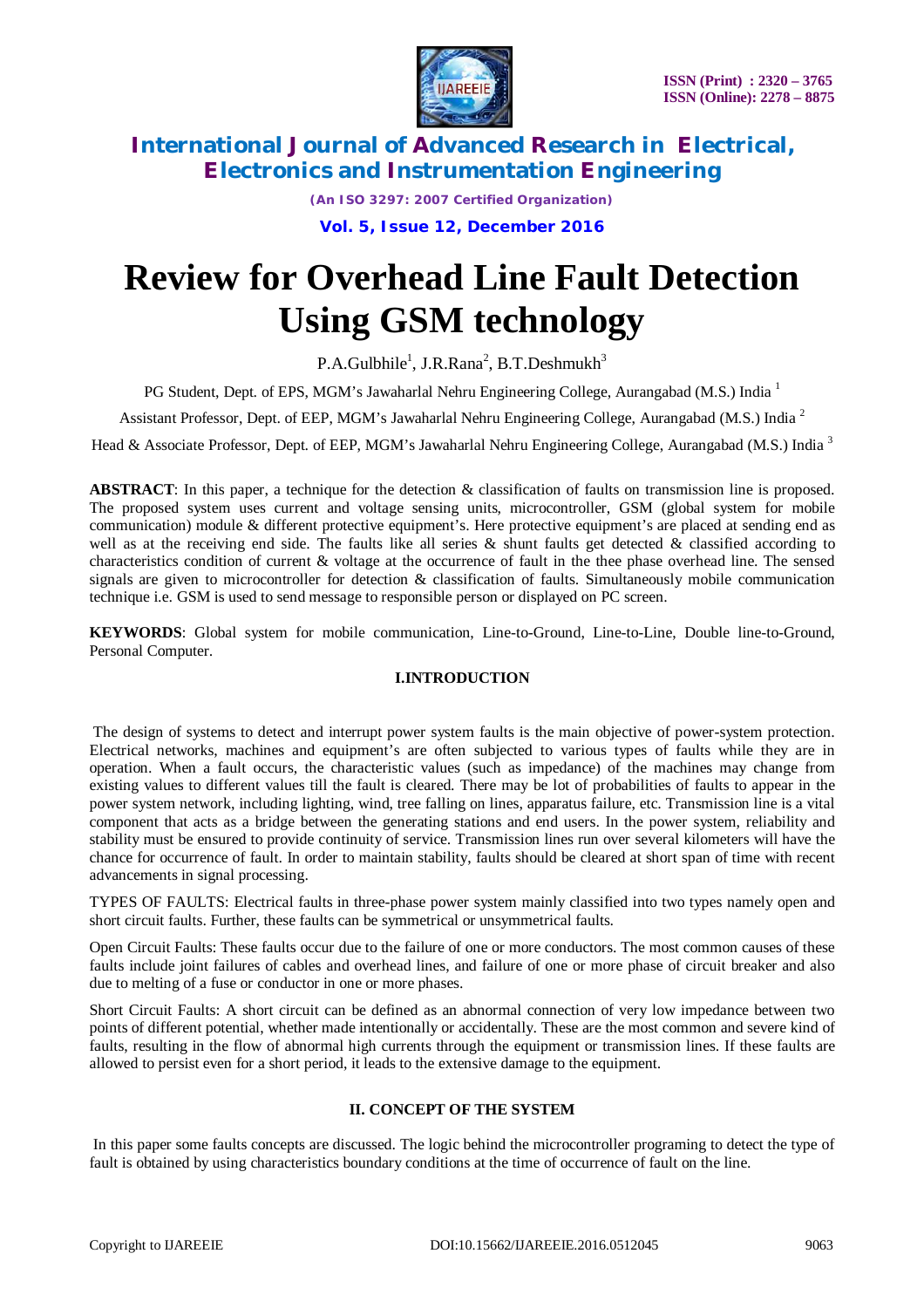

*(An ISO 3297: 2007 Certified Organization)*

**Vol. 5, Issue 12, December 2016**

Ex. a. SLG fault

b. LL fault

c. LLG fault

d. Open conductor fault

a. SLG fault : A single line-to-ground (LG) fault is one of the most common faults and experiences show that 70-80 percent of the faults that occur in power system are of this type. This forms a short circuit path between the line and ground. These are very less severe faults compared to other faults. Fig 1.Shows SLG at point F of phase a.



Fig. 1 Single line-to-ground (SLG) fault at point 'F'

For this fault,  $V_a = Z_f I_a$  and  $I_{bf} = I_{cf} = 0$ . The normal value of voltage and current of lines changes during occurrence of fault on the overhead line. Voltage and current signals of the overhead line sensed using sensing unit and proportionally fed to microcontroller. Microcontrollers C programing helps for detection of occurred type of fault.

b. LL fault : A line to line fault occur when a live conductor get in contact with other live conductor. Heavy winds are the major cause for this fault during which swinging of overhead conductors may touch together. These are less severe faults and its occurrence range may be between 15-20%.

For this fault,  $V_b - V_c = I_b Z_f I_a = 0$  and  $I_b = -I_c$ . Voltage and current signals of overhead line sensed using sensing unit and proportionally fed to microcontroller. Microcontrollers C programing helps for detection of occurred type of fault.

c. LLG fault: In double line to ground faults, two lines come into the contact with each other as well as with ground. These are severe faults and the occurrence these faults is about 10% when compared with total system faults. Fig 2. Shows LLG at point  $F$  of phases b & c.

For this fault,  $V_b = (Z_f + Z_g)I_b + Z_gI_c$ ,  $V_c = (Z_f + Z_g)I_c + Z_gI_b$ ,  $I_a = 0$ . Voltage and current signals sensed using sensing unit and proportionally fed to microcontroller. Microcontrollers C programing helps for detection of occurred type of fault.



Fig. 2 Double-line-to-ground (LLG) fault at point 'F'

Above theory is necessary for determining the size of a circuit breaker for largest short circuit current. The greater current usually occurs for either L-G or L-L fault.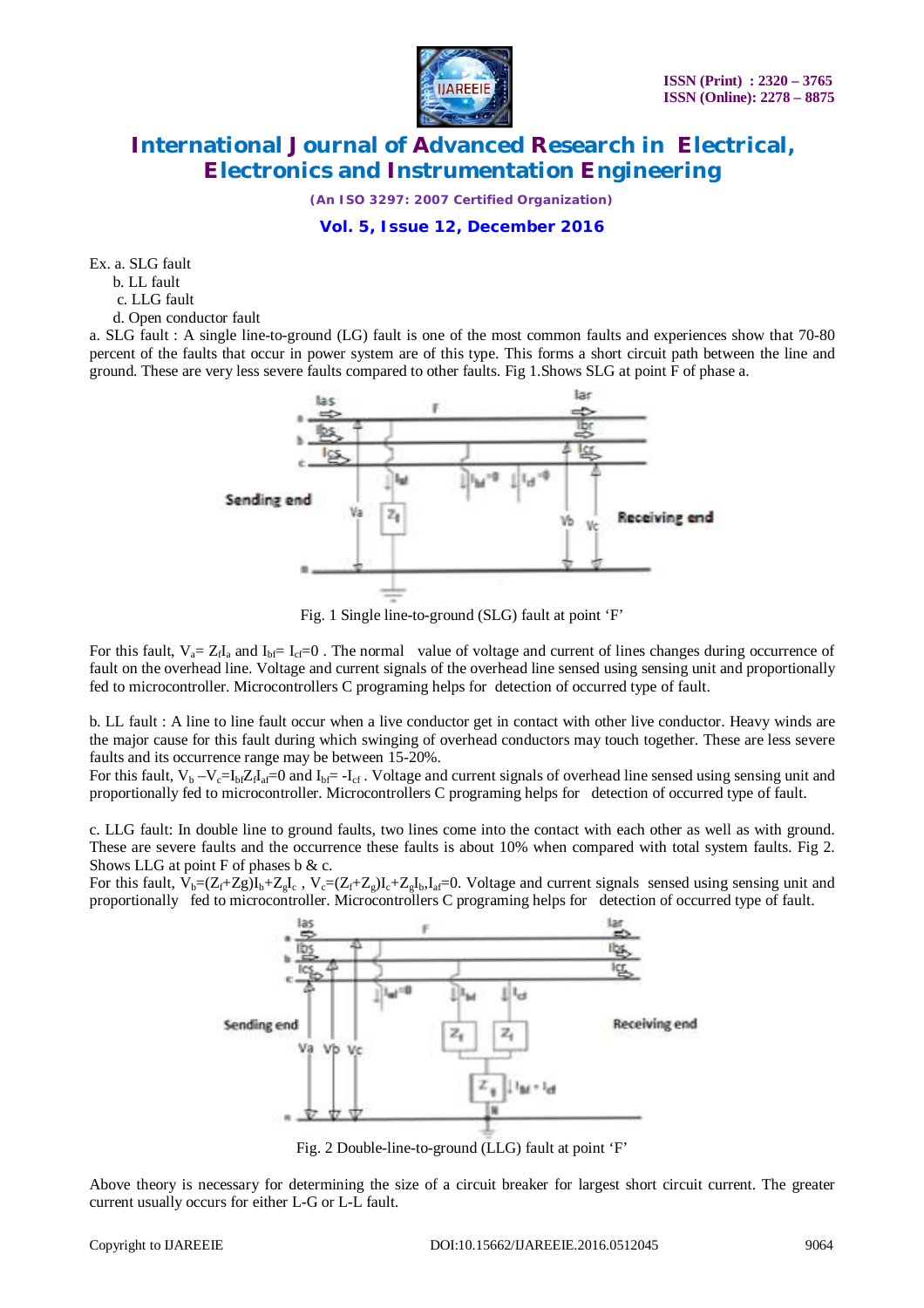

*(An ISO 3297: 2007 Certified Organization)*

**Vol. 5, Issue 12, December 2016**

d. Open conductor fault:



Fig.3 Open conductor fault at point 'F'.

A plain break in one or two conductor in three phase circuit leads to an open conductor or series fault. When fuses are used in three phase circuit , the fuses in one or three phases may blow off due to overload , the fault incurred is known as open conductor fault. Series faults are characterized by increase in voltage and frequency and fall in current in the faulted phase. Fig 3. Shows open conductor fault at point F of phase a. For this fault receiving end current is  $I_{ar}=0$ 





Fig.4 Flowchart for open conductor fault